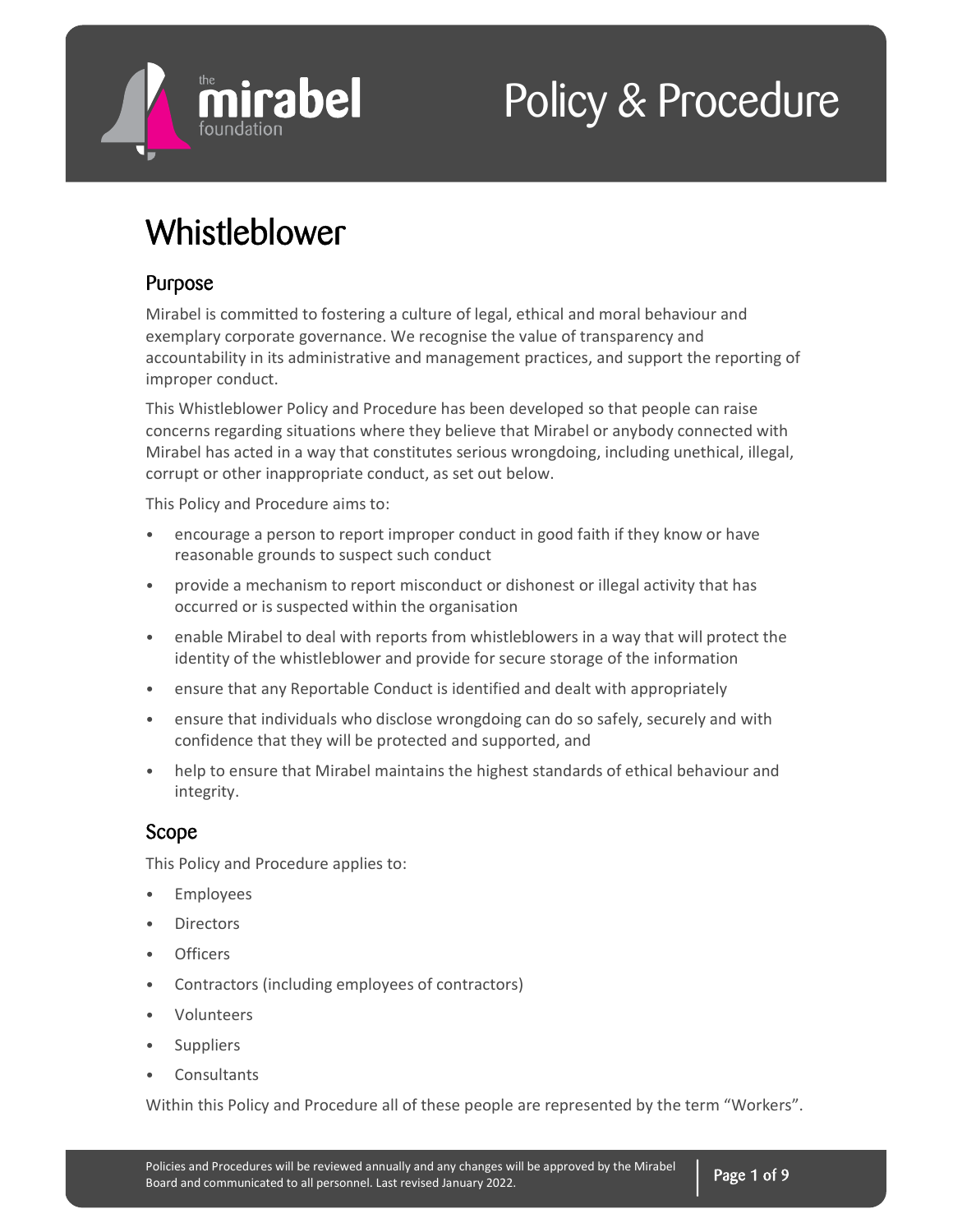### Responsibilities

The Whistleblower Program Team (WP Team), comprised of the CEO, Chair of the Board and Whistleblower Protection Officer, is responsible for:

- Assisting the Whistleblower Protection Officer (WPO) in the assessment and oversight of whistleblower reports
- Providing advice and support to reporters
- Maintaining a secure and restricted record of all reports made under this Policy and Procedure
- Arranging role-specific training as and when required.

The Administration Department is responsible for ensuring that:

- Workers are made aware of their rights and responsibilities in relation to whistleblowing at induction
- Workers are regularly encouraged to speak up about concerns of Reportable Conduct.

Whistleblowing Protection Officer(s) are responsible for:

- Receiving whistleblower reports and protecting the interests of reporters
- Determining whether the report falls within the scope of the Policy
- Determining whether and how a report should be investigated
- Appointing a Whistleblowing Investigator where an investigation is deemed appropriate
- Ensuring investigations are conducted in accordance with this Policy
- Ensuring any reports involving the Chief Executive Officer are reported to the Chair of the Board
- Updating reporters on progress and details of outcomes to the fullest extent possible
- Maintaining to the fullest extent possible confidentiality of the identity of and reports received by reporters
- Immediately reporting concerns in relation to any detrimental conduct to the CEO (provided that the concerns do not relate to them)
- Determining the appropriate courses of action to remediate or act on the investigation
- Reporting matters to relevant authorities
- Making recommendations to prevent future instances of reportable misconduct
- Completing any training mandated by the Whistleblower Program Team
- Seeking to ensure the integrity of the Whistleblower Program is maintained.

Whistleblower Investigators are responsible for:

- Investigating reports in accordance with this Policy and Procedure
- Maintaining to the fullest extent possible confidentiality of the identity of and reports received by reporters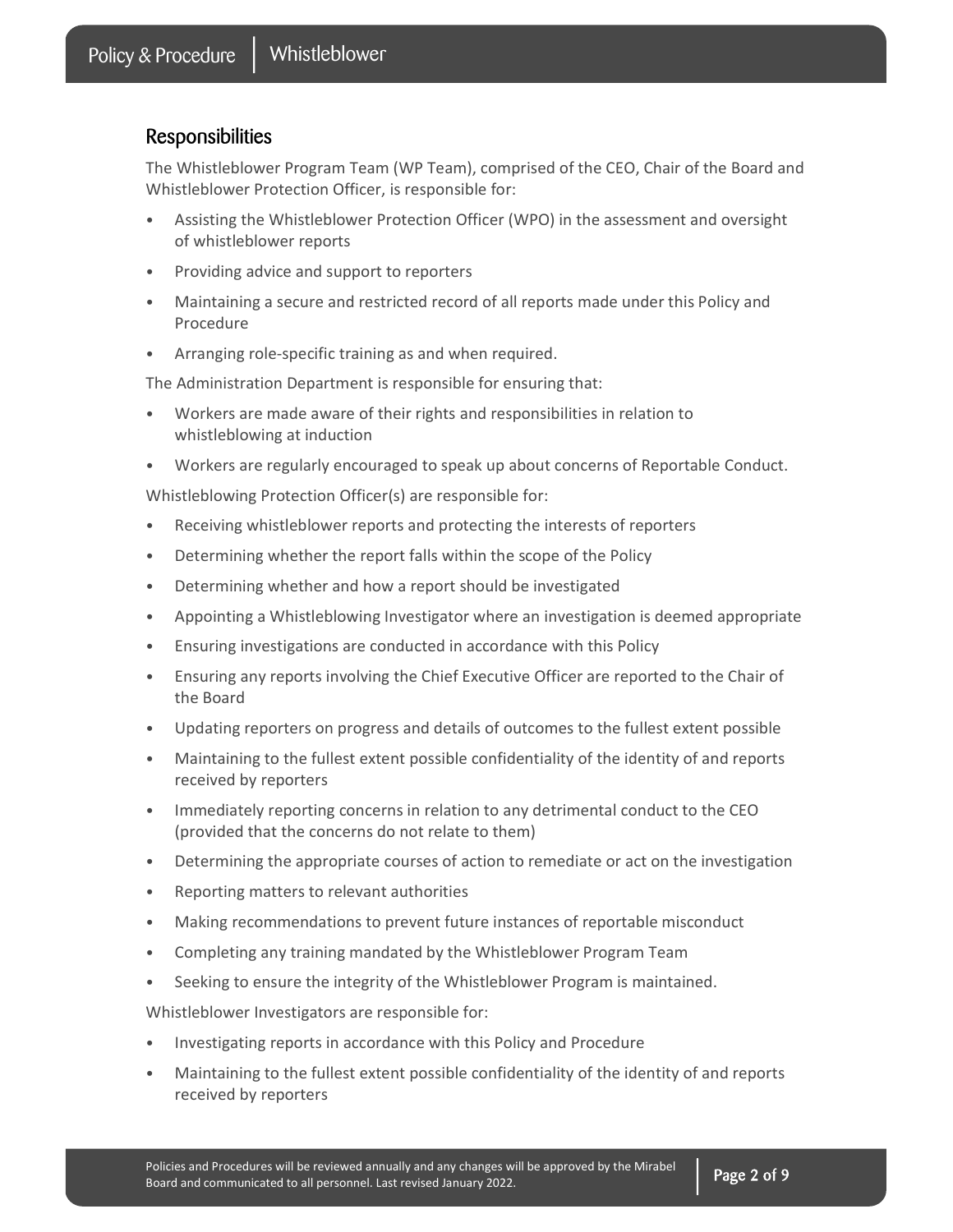- Gathering evidence and taking steps to protect or preserve evidence
- Making findings based on a fair and objective assessment of the evidence gathered during the investigation, and formalising this in a report
- Keeping comprehensive records about the investigation
- Making recommendations to the Whistleblowing Protection Officer about how to implement the strategy in relation to how reported misconduct can be stopped, prevented and/or mitigated in future
- Reporting back to the Whistleblower Protection Officer on the progress of their investigation 7 days after the report and every 14 days thereafter
- Complying with the directions of the Whistleblower Protection Officer in relation to any further follow up, and reporting action and requirements, including the implementation of any recommendations.

Workers are responsible for reporting misconduct or dishonest or illegal activity that has occurred or is suspected within Mirabel as quickly as possible, whether anonymously or otherwise.

## Principles

- Higher standard This Policy is designed to comply with Mirabel's legal obligations. If anything in this Policy is inconsistent with any law imposed on Mirabel, that legal obligation or the "higher standard" will prevail over this Policy.
- Speak up and report it! We encourage Workers at Mirabel to report any concerns in line with our policies and procedures.
- Our expectations of Workers Mirabel expects Workers to act honestly and ethically, and to make any report on reasonable grounds.
- Our responsibility to Whistleblowers Our obligations to Workers are spelled out in this policy, but in particular in section 6 'Protection'.
- Confidentiality and consent Mirabel will maintain confidentiality of all reports and protect the identity of reporters to the fullest extent possible. While we encourage Whistleblowers to identify yourself to a Whistleblowing Protection Officer, you may opt to report your concerns anonymously.

## Reportable Conduct

#### Who can make a report?

- A Whistleblower is a person who, whether anonymously or not, attempts to report misconduct or dishonest or illegal activity that has occurred in connection with Mirabel, and wishes to avail themselves of protection against reprisal for having made the report.
- A Whistleblower may be a current or former Worker with Mirabel.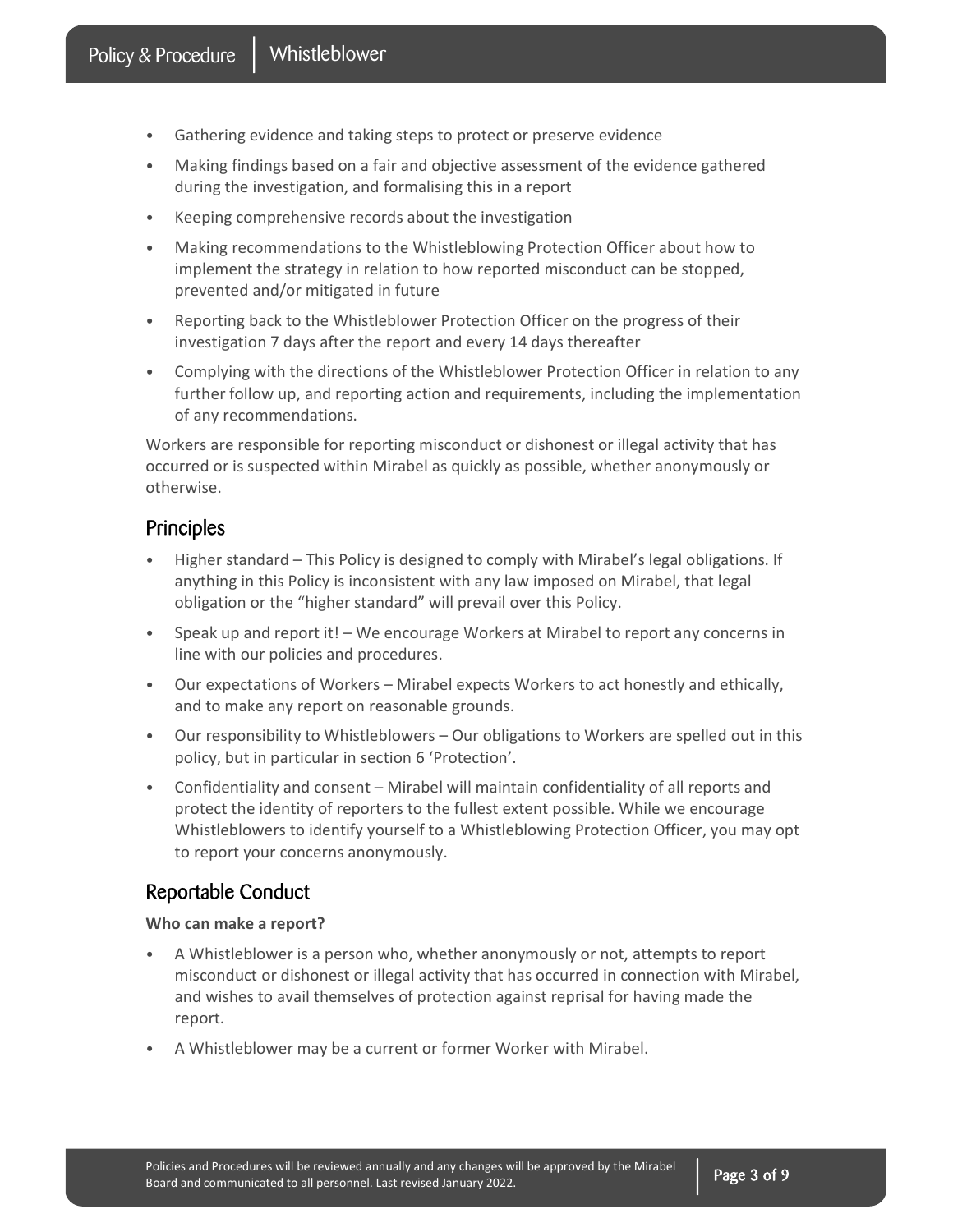#### What is Reportable Conduct?

A person may disclose any information that the person has reasonable grounds to suspect misconduct, or an improper state of affairs or circumstances in relation to:

- Mirabel; or
- A related body corporate of Mirabel

Reportable Conduct is any past, present or likely future activity, behaviour or state of affairs considered to be:

- dishonest;
- corrupt (including soliciting, accepting or offering a bribe, or facilitating payments or other such benefits);
- fraudulent;
- illegal (including theft, drug sale or use, violence or threatened violence, or property damage);
- in breach of regulation, internal policy or code (such as our Code of Conduct);
- improper conduct relating to accounting, internal controls, compliance, actuarial, audit or other matters of concern to the whistleblower;
- a serious impropriety or an improper state of affairs or circumstances;
- endangering health or safety;
- damaging or substantially risking damage to the environment;
- a serious mismanagement of Mirabel's resources;
- detrimental to Mirabel's financial position or reputation;
- maladministration (an act or omission of a serious nature that is negligent, unjust, oppressive, discriminatory or is based on improper motives);
- concealing reportable conduct.

Reportable Conduct usually relates to the conduct of employees or directors, but it can also relate to the actions of a third party, such as a funder, customer/client, supplier or service provider.

#### What is not Reportable Conduct?

While everybody is encouraged to speak up and report any concerns to Mirabel, not all types of conduct are intended to be covered by this Policy or by the protections under the Corporations Act 2001 (Cth). This Policy does not apply to complaints by participants about a service or personal work-related grievances (see 5.3.2, 5.3.3 and 5.3.4), unless the grievance includes victimisation due to whistleblowing. Those matters are dealt with under other policies.

Personal work-related grievances are those that relate to the discloser's current or former employment with Mirabel that might have implications for the discloser personally but do not: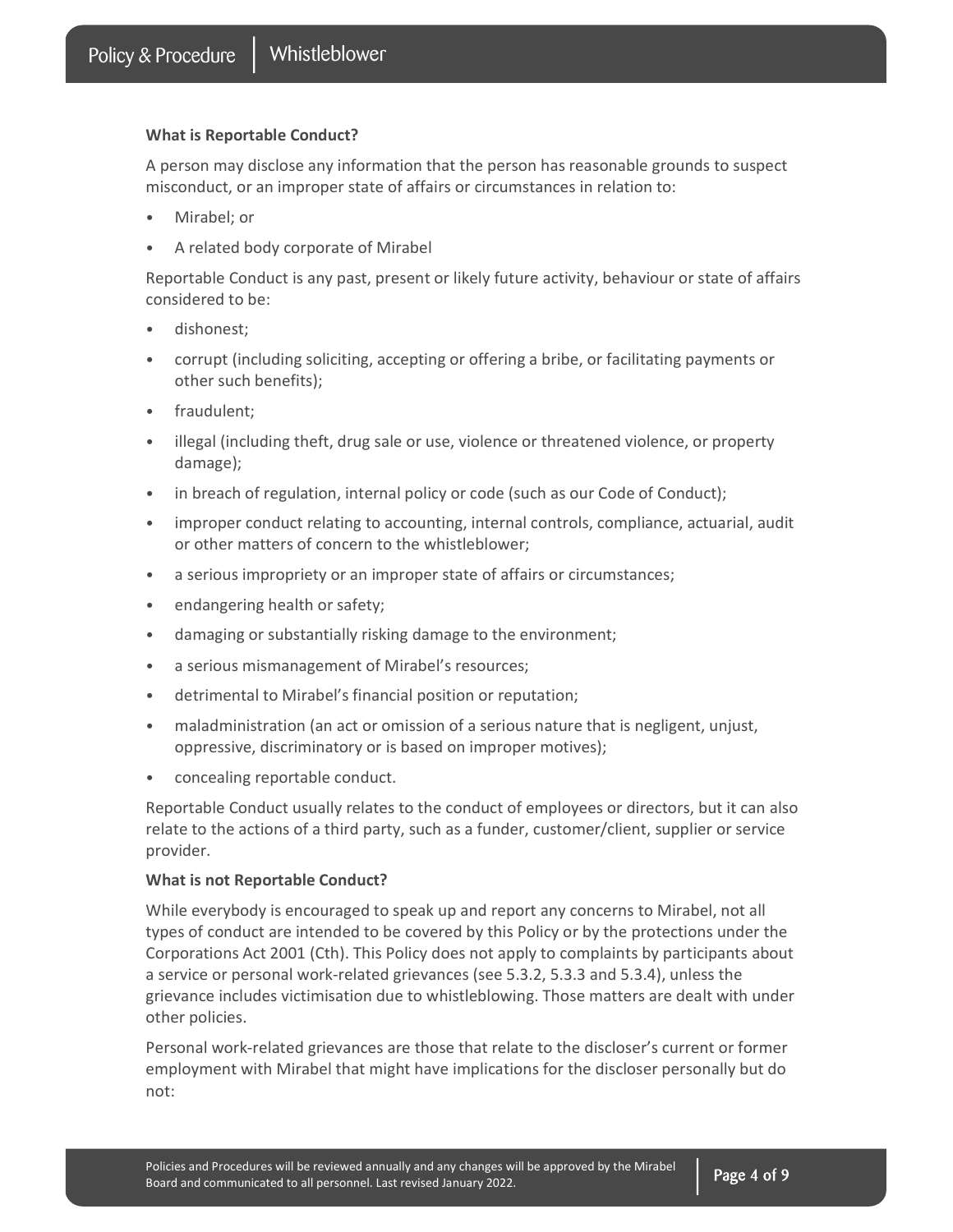- Have any other significant implications for Mirabel (or another entity); or
- Relate to any conduct or alleged conduct about a disclosable matter (as set out in 5.2.2).

Personal work-related grievances include grievances such as interpersonal conflicts, decisions about promotions, decisions that do not involve a breach of workplace laws, or terms and conditions of employment.

However, personal work-related grievances may be covered by this policy where they include information about misconduct, an allegation that the entity has breached employment or other laws punishable by imprisonment by a period of 12 months or more, or the grievance includes victimisation due to whistleblowing.

#### What information do I need to make a report?

To make a protected report you must know of or have reasonable grounds to suspect the Reportable Conduct.

For a report to be investigated, it must contain enough information to form a reasonable basis for investigation. It is important therefore that you provide as much information as possible. This includes any known details about the events underlying the report such as the:

- date;
- time;
- location;
- name of person(s) involved;
- possible witnesses to the events; and
- evidence of the events (e.g. documents, emails).

In your report, include any steps you may have already taken to report the matter elsewhere or to resolve the concern.

#### How can I make a report?

Whistleblowing protections will only apply to reports of Reportable Conduct made in accordance with this Policy and Procedure.

Where you have reasonable grounds to suspect that an individual has engaged in Reportable Conduct, you should report the matter to any person authorised by Mirabel to receive Whistleblower disclosures. Authorised people are:

- CEO
- Chair of Board
- Mirabel's Whistleblower Protection Officer
- Mirabel's auditor, or a member of the audit team

If you are not comfortable or able to report Reportable Conduct internally, you may report it to ASIC.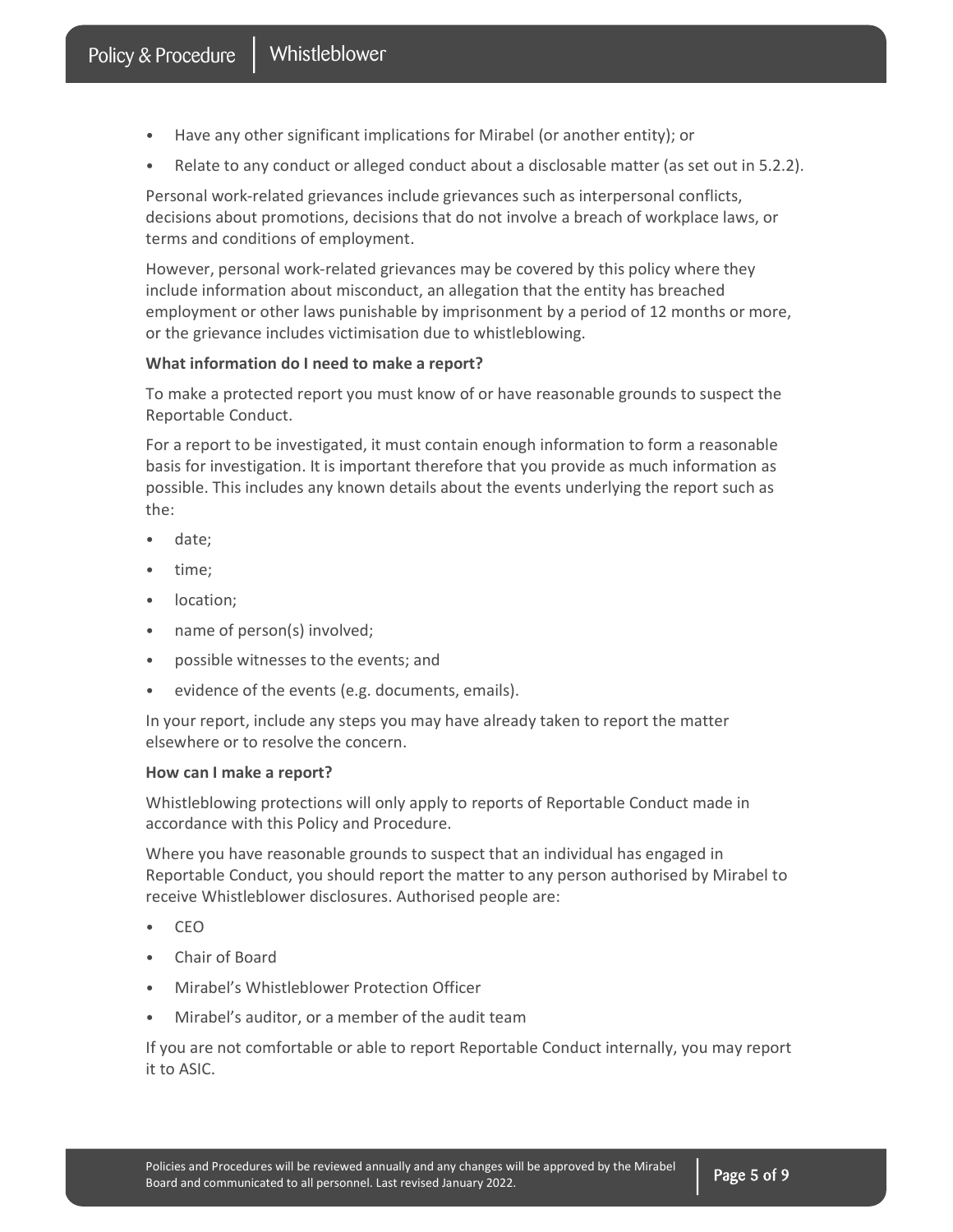Mirabel will also protect individuals who have made a report in connection with Mirabel:

- To the Australian Securities and Investments Commission (ASIC) or the Australian Prudential Regulation Authority (APRA) or another Commonwealth regulatory body prescribed in legislation;
- To a legal practitioner for the purposes of obtaining legal advice or legal representation about whistleblower protections; or
- That qualifies as an emergency or public interest disclosure under the Corporations Act 2001(Cth). It is important that you understand the criteria for making a public interest or emergency disclosure and you may wish to consult an independent legal adviser before making a public interest or emergency disclosure.

While Mirabel encourages you to identify yourself to a Whistleblowing Protection Officer, you may opt to report your concerns anonymously such as by adopting a pseudonym.

## **Protection**

#### How will I be protected if I speak up about Reportable Conduct?

If you have reasonable grounds to suspect Reportable Conduct, even if it turns out your concerns are mistaken, Mirabel will support and protect you and anyone else assisting in the investigation.

Mirabel will not tolerate any detriment inflicted on you because you or somebody else has made, or might make, a report of Reportable Conduct. Examples of a detriment include:

- retaliation, dismissal, suspension, demotion, or termination of your role;
- bullying, harassment, threats or intimidation;
- discrimination, subject to current or future bias, or derogatory treatment;
- harm or injury;
- damage or threats to your property, business, financial position or reputation; or
- revealing your identity as a Whistleblower without your consent or contrary to law;
- threatening to carry out any of the above actions.

This protection applies regardless of whether any concerns raised in a report are found to be true, provided that you are acting honestly and ethically and made the report on reasonable grounds.

This protection also applies to individuals conducting, assisting or participating in an investigation. You will also be entitled to the protection if you make a report of Reportable Conduct to an external body under this Policy.

Anyone found to be victimising or disadvantaging another individual for making a disclosure under this Policy will be disciplined and may be dismissed or subject to criminal or civil penalties.

If you believe you have suffered a detriment in violation of this Policy, we encourage you to report this immediately to the Whistleblowing Protection Officer, or an external body under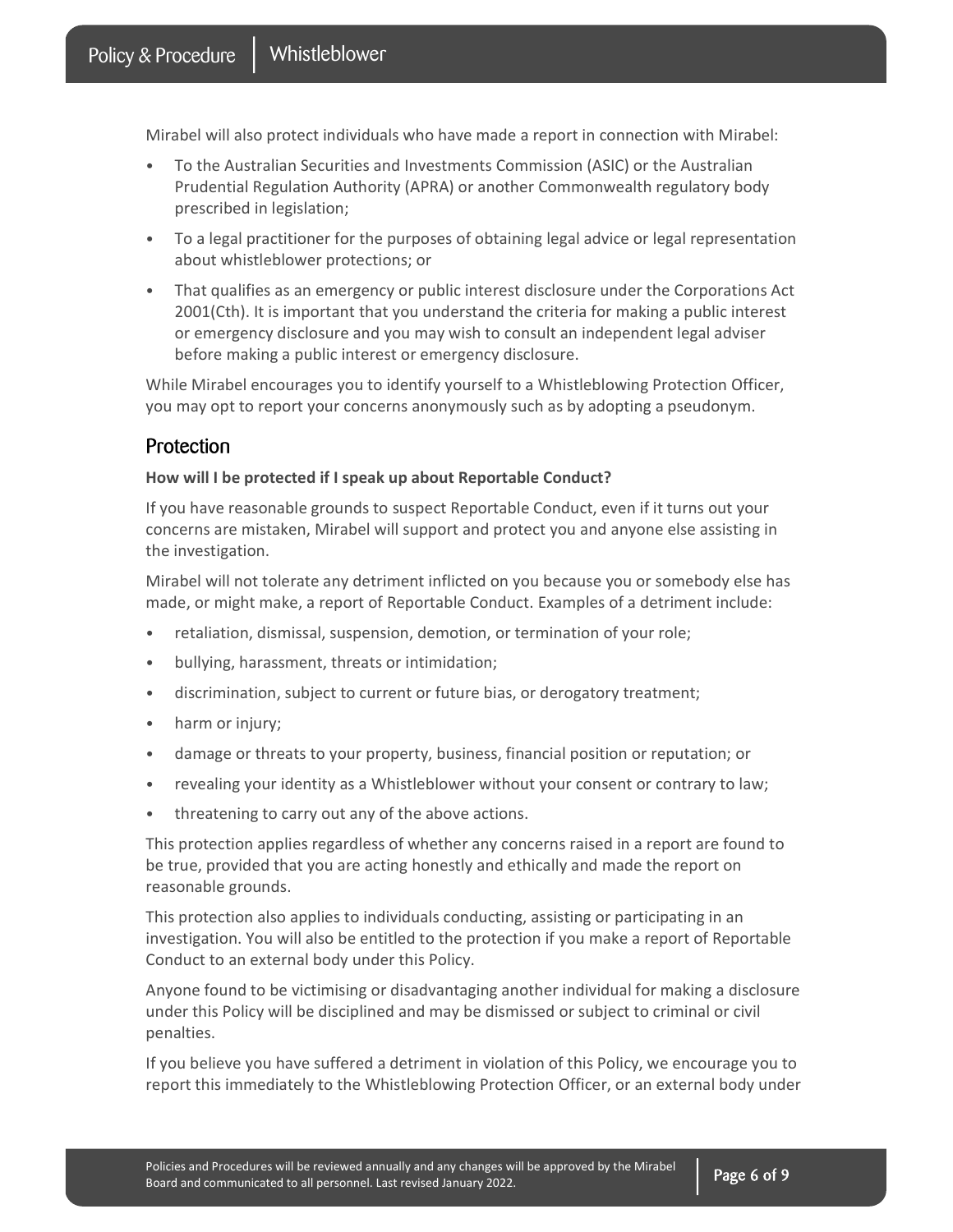this Policy. Your concerns of being disadvantaged will be treated as a report of Reportable Conduct in line with this Policy.

Anyone engaging in detrimental conduct may be subject to serious consequences, including disciplinary action and/or termination of engagements or contracts, as applicable. They may also be subject to civil and criminal penalties.

You may also be entitled to the following legal protections for making a report:

- protection from civil, criminal or administrative legal action;
- protection from having to give evidence in legal proceedings; and/or
- compensation or other legal remedy.

#### How will Mirabel ensure confidentiality?

A discloser can choose to remain anonymous while making a disclosure, over the course of the investigation and after the investigation is finalised. Mirabel will do all it can to protect confidentiality.

However, we encourage all individuals to disclose their identity when raising a concern. This will assist us to gather further information on your report. If you choose to disclose your identity, your details will be treated confidentially to the fullest extent possible in connection with the investigation. Mirabel will take measures to protect your identity such as by redacting your personal information, storing your information and disclosure securely, referring to you in a gender-neutral context and only allowing qualified staff to investigate your disclosures.

You may choose to report your concerns anonymously. However, if you choose to disclose your identity, your details will be treated confidentially to the fullest extent possible in connection with the investigation, and your identity will not be disclosed unless:

- you consent in writing to the disclosure;
- the disclosure is made to ASIC, APRA or the Australian Federal Police (AFP);
- the disclosure is made to a Legal Practitioner for the purpose of obtaining advice;
- the disclosure is authorised under the Corporations Act 2001 (Cth); and/or
- disclosure is necessary to prevent or lessen a threat to a person's health, safety or welfare.

We encourage all individuals to disclose their identity when raising a concern. This will assist us to gather further information on your report. All information relating to a report of Reportable Conduct will be stored securely and access will be limited to authorised staff.

It is illegal for a person to identify a discloser, or disclose information that is likely to lead to the identification of the discloser unless an exception above applies. If you feel that your confidentiality has been breached, you can lodge a complaint with a regulator, such as ASIC, APRA or the ATO, for investigation. Mirabel may also take disciplinary action against individuals that breach the confidentiality of a discloser, including summary dismissal.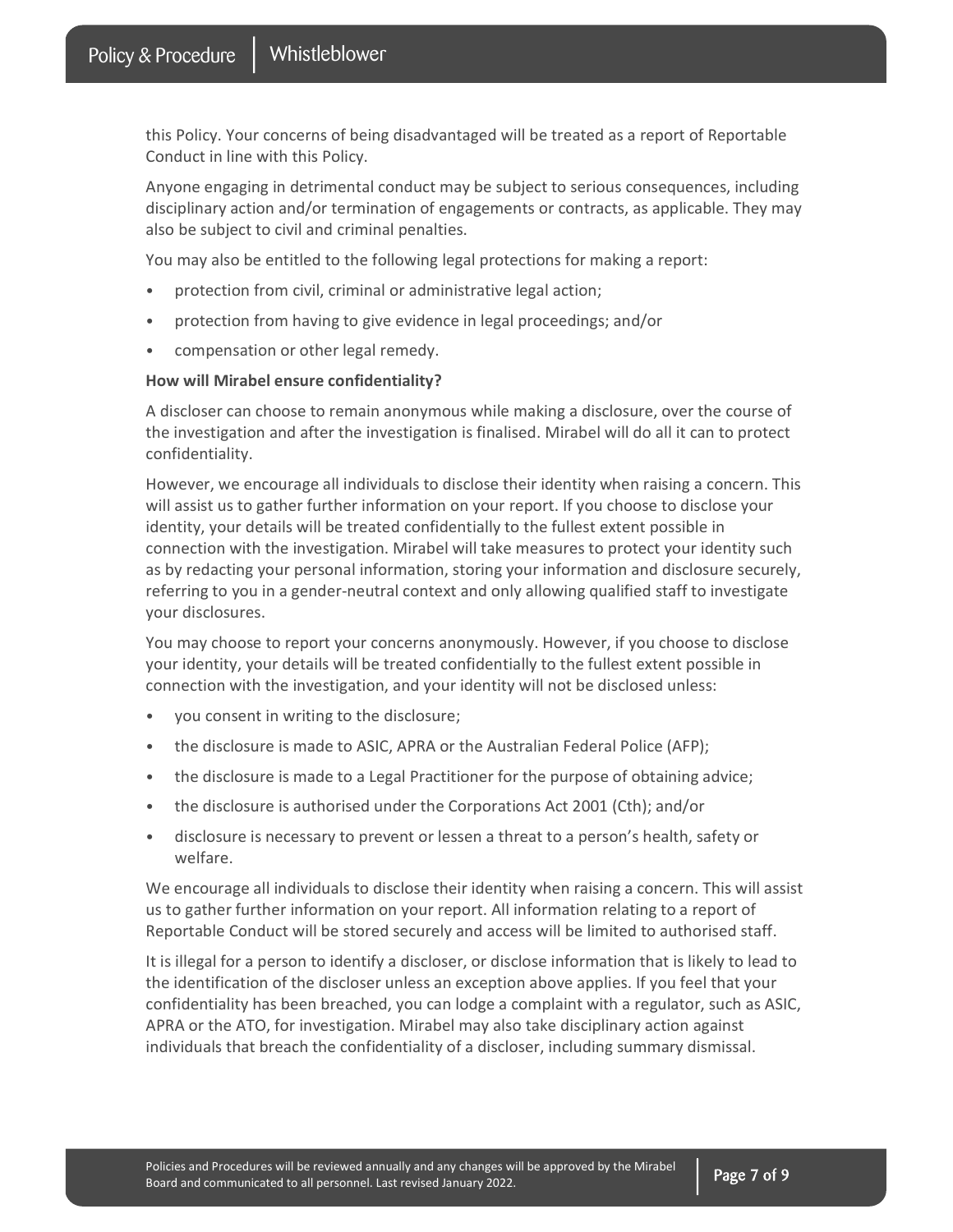#### False reports or disclosures

Protected Disclosures must be made on reasonable grounds. Anyone who knowingly makes a false report/disclosure of Reportable Conduct may be subject to disciplinary action, including dismissal.

The disciplinary action will depend on the severity, nature and circumstance of the false disclosure.

#### Handling and Investigating a Disclosure

After receiving your report Mirabel will:

- assess the report of Reportable Conduct within 7 days;
- consider whether there are any conflicts of interest prior to investigating;
- determine whether external authorities need to be notified;
- determine whether and how to investigate; and
- appoint a Whistleblowing Investigator if appropriate.

If an investigation is deemed necessary, it will be conducted fairly, objectively and in a timely manner. The investigation process will vary depending on the nature of the Reportable Conduct and the amount of information provided.

Any individuals who are accused of misconduct in a report (a Respondent) will have an opportunity to respond to allegations before any adverse findings are made and before any disciplinary action (if appropriate) is taken.

Mirabel may need to speak with a Whistleblower as part of an investigation. If the identity of the Whistleblower is known, we will endeavour to keep them informed about the status of an investigation. Mirabel may not be able to investigate a disclosure if it is unable to contact the discloser.

If there is insufficient information to warrant further investigation, or the initial investigation immediately identifies there is no case to answer, the individual who reported the Reportable Conduct will be notified at the earliest possible opportunity.

#### Outcome of an Investigation

At the conclusion of the investigation, a report will be prepared outlining:

- a finding of all relevant facts;
- a determination as to whether the allegation(s) have been substantiated or otherwise;
- the action that will be taken, which may include disciplinary action and dismissal.

The disciplinary action will be dependent on the severity, nature and circumstances of the Reportable Conduct.

Where possible and appropriate, having regard to Mirabel's privacy and confidentiality obligations, the Whistleblower will be informed of the outcome of any investigation into their concerns.